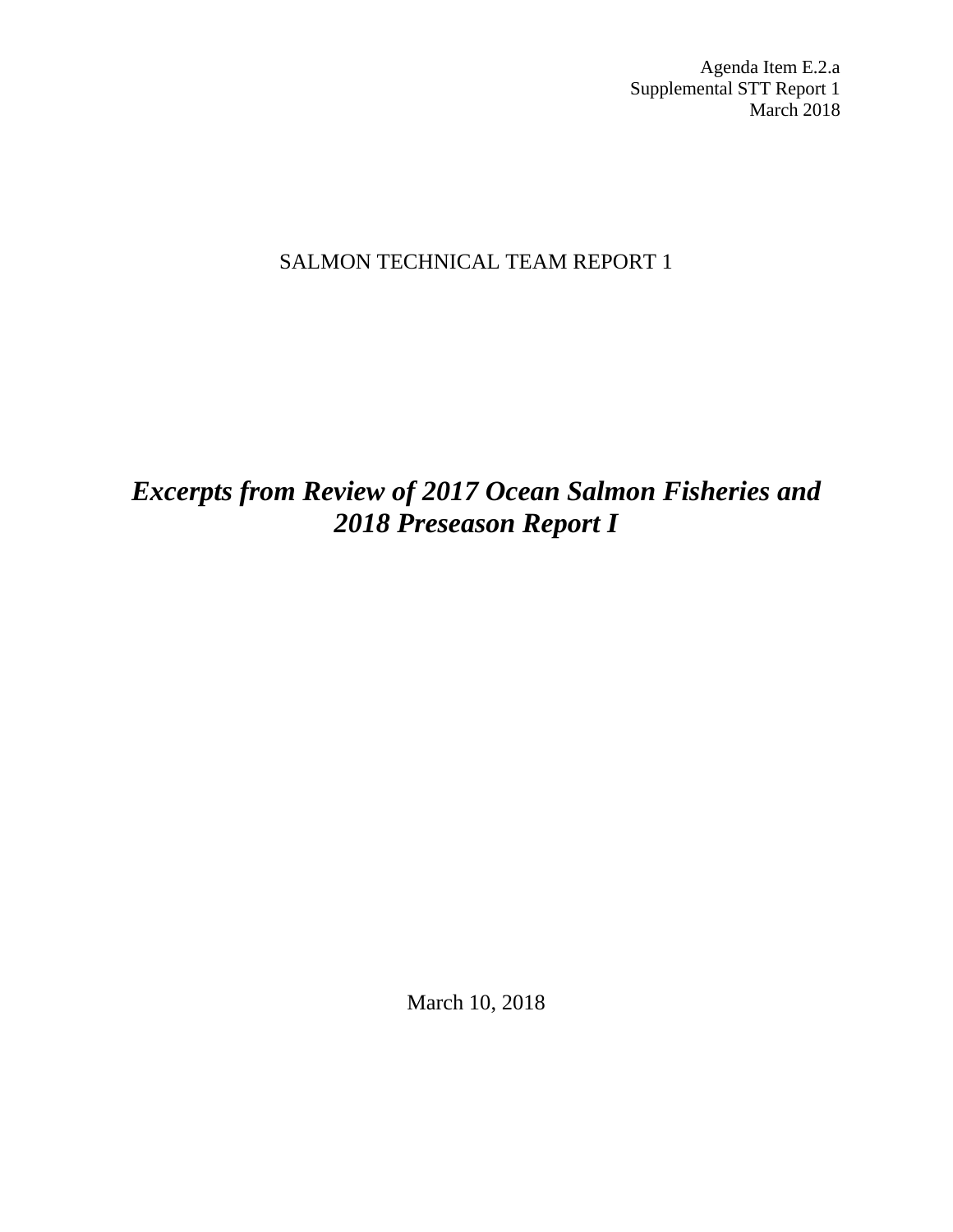|                                        | Spaw ning Escapement |         |         |         |         |           |          |              |                             |                          |           |           |           |           |           |             |
|----------------------------------------|----------------------|---------|---------|---------|---------|-----------|----------|--------------|-----------------------------|--------------------------|-----------|-----------|-----------|-----------|-----------|-------------|
|                                        |                      |         |         |         |         |           | 3-yr Geo |              |                             | <b>Exploitation Rate</b> |           |           |           |           |           |             |
| Chinook Stock                          | 2012                 | 2013    | 2014    | 2015    | 2016    | 2017      | Mean     | <b>MSST</b>  | $\mathsf{S}_{\mathsf{MSY}}$ | 2012                     | 2013      | 2014      | 2015      | 2016      | 2017      | <b>MFMT</b> |
| Sacramento Fall                        | 285,429              | 406,200 | 212,468 | 112,947 | 89,674  | 44,574    | 76,714   | 91,500       | 122,000                     | 0.54                     | 0.53      | 0.62      | 0.56      | 0.57      | <b>NA</b> | 0.78        |
| Klamath River Fall                     | 121,543              | 59,156  | 95,104  | 28,112  | 13,937  | 18,514    | 19,358   | 30,525       | 40,700                      | 0.45                     | 0.64      | 0.36      | 0.59      | 0.37      | <b>NA</b> | 0.71        |
| Southern Oregon                        | 69,060               | 81,655  | 53,546  | 30,462  | 27,278  | 90,674    | 42,236   | 20,500       | 34,992                      | <b>NA</b>                | <b>NA</b> | <b>NA</b> | <b>NA</b> | <b>NA</b> | <b>NA</b> | 0.78        |
| Central and Northern OR <sup>a/</sup>  | 146                  | 189     | 157     | 247     | 118     | 114       | 149      | 30 fish/mile | 50k-200k                    | 0.64                     | 0.46      | 0.43      | <b>NA</b> | <b>NA</b> | <b>NA</b> | 0.78        |
| Upper River Bright - Fall <sup>a</sup> | 94,925               | 305,445 | 233,934 | 323,276 | 151,373 | 96,026    | 167.496  | 19.182       | 39,625                      | 0.49                     | 0.52      | 0.53      | 0.40      | <b>NA</b> | <b>NA</b> | 0.86        |
| Upper River - Summer <sup>a/</sup>     | 52,184               | 68,380  | 77,982  | 88,691  | 79,253  | 56,265    | 73.403   | 6,072        | 12,143                      | 0.78                     | 0.58      | 0.74      | 0.89      | <b>NA</b> | <b>NA</b> | 0.75        |
| Willapa Bay - Fallb/                   | 2,677                | 1,904   | 2,075   | 2,824   | 1,887   | NA.       | 2,228    | 1,696        | 3,393                       | 0.71                     | 0.59      | 0.49      | 0.57      | <b>NA</b> | <b>NA</b> | 0.78        |
| Grays Harbor Fallb/                    | 14,032               | 12,582  | 11,821  | 22,200  | 11,248  | <b>NA</b> | 14,345   | 5,694        | 11,388                      | 0.71                     | 0.59      | 0.49      | 0.57      | <b>NA</b> | <b>NA</b> | 0.78        |
| Grays Harbor Spring                    | 878                  | 2,459   | 1,583   | 1,841   | 926     | <b>NA</b> | 1,392    | 546          | 1,092                       | <b>NA</b>                | <b>NA</b> | <b>NA</b> | <b>NA</b> | <b>NA</b> | <b>NA</b> | 0.78        |
| Queets - Fall <sup>a/</sup>            | 3,707                | 2,582   | 3,820   | 5,313   | 2,915   | <b>NA</b> | 3,897    | 1,250        | 2,500                       | 0.71                     | 0.59      | 0.49      | 0.57      | <b>NA</b> | <b>NA</b> | 0.87        |
| Queets - Sp/Su                         | 760                  | 520     | 377     | 532     | 704     | <b>NA</b> | 521      | 350          | 700                         | <b>NA</b>                | <b>NA</b> | <b>NA</b> | <b>NA</b> | <b>NA</b> | <b>NA</b> | 0.78        |
| Hoh - $Fallb$                          | 1,937                | 1,269   | 1,933   | 1,795   | 2,831   | 1,808     | 2,094    | 600          | 1,200                       | 0.71                     | 0.59      | 0.49      | 0.57      | <b>NA</b> | <b>NA</b> | 0.90        |
| Hoh Sp/Su                              | 915                  | 750     | 744     | 1,070   | 1,144   | 1,364     | 1,186    | 450          | 900                         | <b>NA</b>                | <b>NA</b> | <b>NA</b> | <b>NA</b> | <b>NA</b> | <b>NA</b> | 0.78        |
| Quillayute - Fall <sup>b/</sup>        | 3,518                | 3,901   | 2,782   | 3,440   | 3,654   | 3,391     | 3,493    | 1,500        | 3,000                       | 0.71                     | 0.59      | 0.49      | 0.57      | <b>NA</b> | <b>NA</b> | 0.87        |
| Quillayute - Sp/Su                     | 729                  | 957     | 608     | 794     | 900     | 1,146     | 936      | 600          | 1,200                       | <b>NA</b>                | <b>NA</b> | <b>NA</b> | <b>NA</b> | <b>NA</b> | <b>NA</b> | 0.78        |
| Hoko - Su/Fa <sup>a/</sup>             | 663                  | .406    | 1,760   | 2,877   | 1,324   | 1,188     | 1,654    | 425          | 850                         | 0.33                     | 0.23      | 0.42      | 0.29      | <b>NA</b> | <b>NA</b> | 0.78        |

TABLE II-6. Chinook stock status relative to overfished and overfishing criteria. A stock is overfished if the 3-year geometric mean spawning escapement is less than the minimum stock size threshold (MSST); a stock experiences overfishing if the total annual exploitation rate exceeds the maximum fishing mortality threshold (MFMT).

a/ CWT based exploitation rates from PSC-CTC 2017 Exploitation Rate Analysis and Model Calibration.

b/ Queets River fall Chinook coded-w ire-tag (CWT) exploitation rates used as a proxy. Exploitation rates in the terminal fisheries will differ from those calculated for Queets fall CWTs.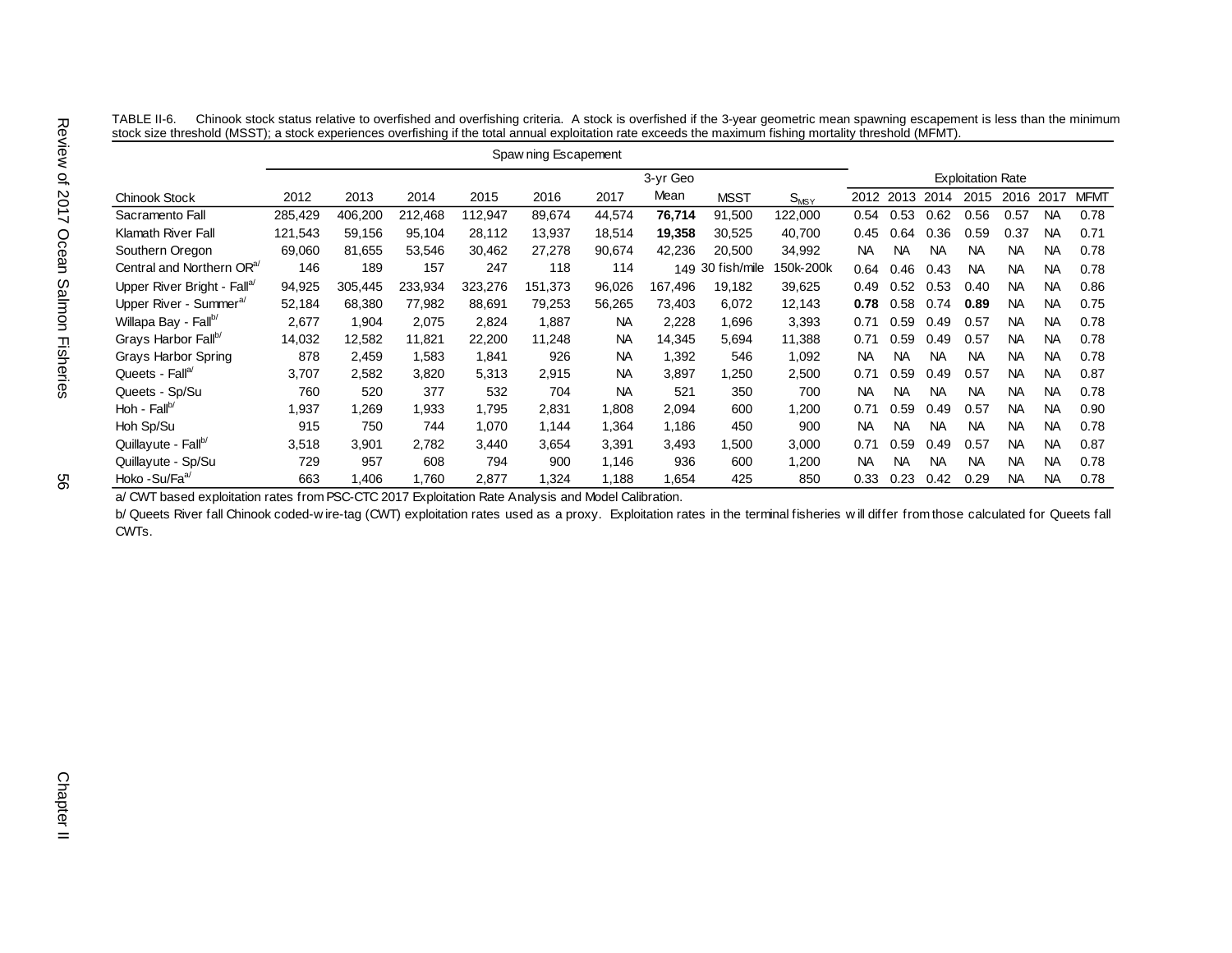|                   | Spaw ning Escapement |         |         |        |        |           |               |             |           |                                |      |      |      |           |           |             |  |  |
|-------------------|----------------------|---------|---------|--------|--------|-----------|---------------|-------------|-----------|--------------------------------|------|------|------|-----------|-----------|-------------|--|--|
|                   |                      |         |         |        |        |           | 3-yr Geo      |             |           | <b>Total Exploitation Rate</b> |      |      |      |           |           |             |  |  |
| Coho Stock        | 2012                 | 2013    | 2014    | 2015   | 2016   | 2017      | Mean          | <b>MSST</b> | $S_{MSY}$ | 2012                           | 2013 | 2014 | 2015 | 2016      | 2017      | <b>MFMT</b> |  |  |
| Willapa Bay       | 18,880               | 22,638  | 47.154  | 10,790 | 25,290 | <b>NA</b> | 23,433        | 8,600       | 17,200    | 0.50                           | 0.23 | 0.50 | 0.49 | NA.       | <b>NA</b> | 0.74        |  |  |
| Grays Harbor      | 66,836               | 56,785  | 105.039 | 21,278 | 37.849 | <b>NA</b> | 43.898        | 18,320      | 24,426    | 0.44                           | 0.44 | 0.46 | 0.50 | NA.       | <b>NA</b> | 0.65        |  |  |
| Queets            | 4,285                | 5,684   | 7,557   | 2,028  | 5,156  | <b>NA</b> | 4,291         | 4,350       | 5,800     | 0.30                           | 0.39 | 0.44 | 0.33 | NА        | <b>NA</b> | 0.65        |  |  |
| <b>Hoh</b>        | 4.072                | 2,899   | 4,565   | 1.794  | 5.009  | 4,478     | 3,427         | .890        | 2,520     | 0.46                           | 0.70 | 0.43 | 0.30 | NA.       | <b>NA</b> | 0.65        |  |  |
| Quillayute Fall   | 5.846                | 7,072   | 7,425   | 2,571  | 9,630  | 8,745     | 6,005         | 4,725       | 6,300     | 0.53                           | 0.55 | 0.50 | 0.45 | NA.       | NA        | 0.59        |  |  |
| Juan de Fuca      | 11.021               | 8,461   | 11.002  | 3,779  | 7,704  | ΝA        | 6,842         | 7.000       | 11,000    | 0.12                           | 0.13 | 0.17 | 0.18 | NA.       | <b>NA</b> | 0.60        |  |  |
| <b>Hood Canal</b> | 45.921               | 16.064  | 26.776  | 26,926 | 24.313 | ΝA        | 25.977 10.750 |             | 14,350    | 0.70                           | 0.58 | 0.66 | 0.59 | <b>NA</b> | NA        | 0.65        |  |  |
| Skagit            | 92,687               | 85.751  | 24.820  | 5,794  | 35.823 | <b>NA</b> | 17.271 14.875 |             | 25,000    | 0.31                           | 0.44 | 0.50 | 0.58 | <b>NA</b> | <b>NA</b> | 0.60        |  |  |
| Stillaquamish     | 45.156               | 60.387  | 35.763  | 2.909  | 12.933 | <b>NA</b> | 11.040        | 6.100       | 10.000    | 0.29                           | 0.33 | 0.40 | 0.50 | NА        | <b>NA</b> | 0.50        |  |  |
| Snohomish         | 130.637              | 125.870 | 46.244  | 12.804 | 44.141 | <b>NA</b> | 29.677 31.000 |             | 50,000    | 0.31                           | 0.39 | 0.43 | 0.58 | NA.       | <b>NA</b> | 0.60        |  |  |

TABLE III-7. Coho stock status relative to overfished and overfishing criteria. A stock is overfished if the 3-year geometric mean spawning escapement is less than the minimum stock size threshold (MSST); a stock experiences overfishing if the total annual exploitation rate exceeds the maximum fishing mortality threshold (MFMT).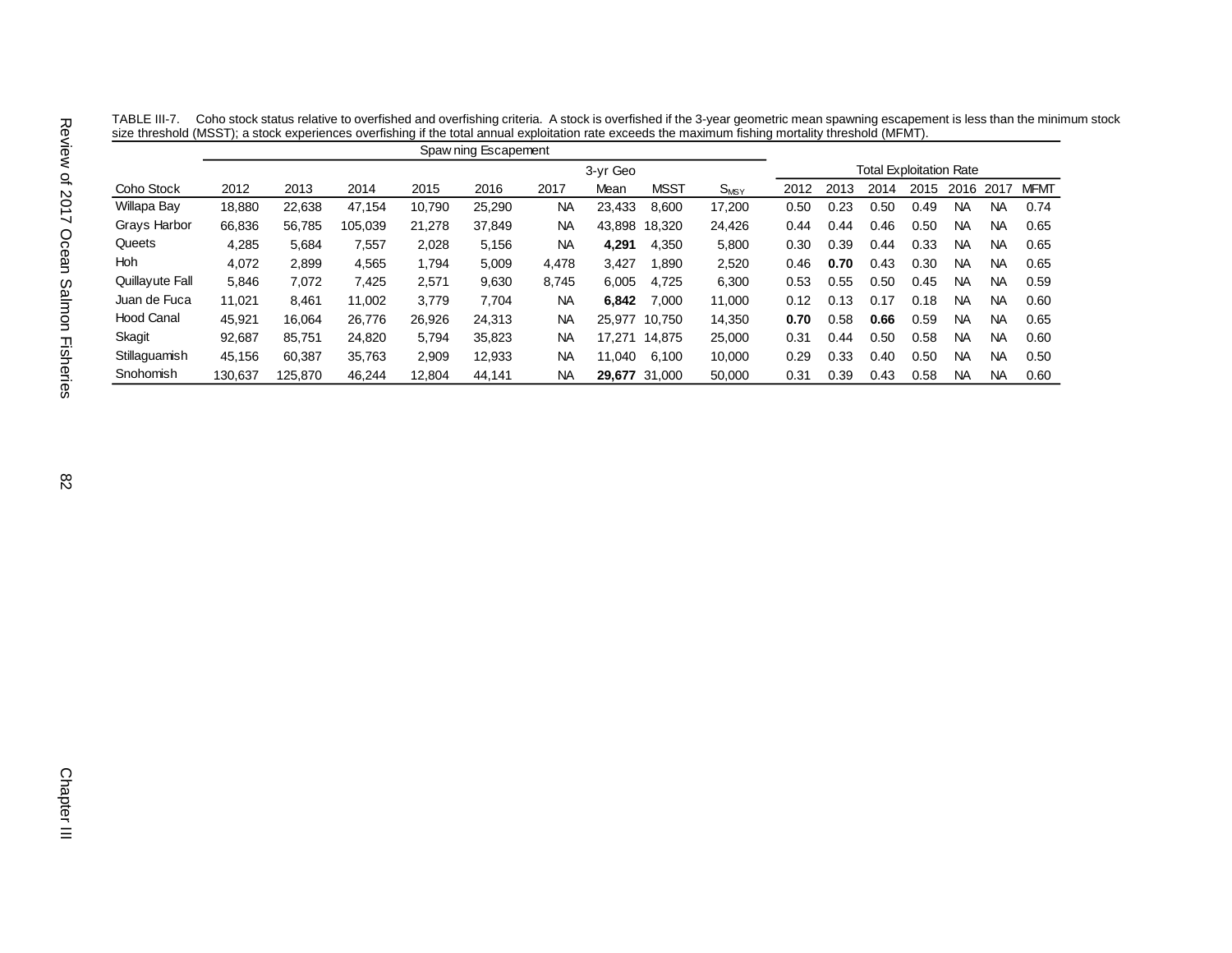| Production Source and                    |       |       |       |           |       |       |                                                                                                                                           |
|------------------------------------------|-------|-------|-------|-----------|-------|-------|-------------------------------------------------------------------------------------------------------------------------------------------|
| Stock or Stock Group                     | 2013  | 2014  | 2015  | 2016      | 2017  | 2018  | Methodology for 2018 Prediction and Source                                                                                                |
| <b>Sacramento River</b>                  |       |       |       |           |       |       |                                                                                                                                           |
| Fall (Sacramento Index)                  | 834.2 | 634.7 | 652.0 | 299.6     | 230.7 | 229.4 | Log-log regression of the Sacramento Index on jack escapement from<br>the previous year, accounting for lag-1 autocorrelated errors. STT. |
| Winter (age-3 absent fishing)            |       |       |       |           |       | 1.6   | Stochastic life cycle model applied to natural- and hatchery-origin<br>production. STT.                                                   |
| Klamath River (Ocean Abundance)          |       |       |       |           |       |       |                                                                                                                                           |
| Fall                                     | 727.7 | 299.3 | 423.8 | 142.2     | 54.2  | 359.2 | Linear regression analysis of age-specific<br>ocean abundance<br>estimates on river runs of same cohort. STT.                             |
| <b>Oregon Coast</b>                      |       |       |       |           |       |       |                                                                                                                                           |
| North and South/Local Migrating          |       |       |       |           |       |       | None.                                                                                                                                     |
| <b>Columbia River (Ocean Escapement)</b> |       |       |       |           |       |       |                                                                                                                                           |
| Upriver Spring <sup>a/</sup>             | 141.4 | 227.0 | 232.5 | 188.8     | 160.4 | 166.7 | Log-normal sibling regressions of cohort returns in previous run<br>vears. Columbia River TAC.                                            |
| <b>Willamette Spring</b>                 | 59.8  | 58.7  | 55.4  | 68.7      | 38.1  | 53.8  | Age-specific linear regressions of cohort returns in previous run<br>vears. ODFW.                                                         |
| Sandy Spring                             | 6.1   | 5.5   | 5.5   | <b>NA</b> | 3.6   | 5.3   | Recent 3-year average. ODFW.                                                                                                              |
| Cow litz Spring                          | 5.5   | 7.8   | 11.2  | 25.1      | 17.1  | 5.2   | Age-specific linear regressions of cohort returns in previous run<br>vears. WDFW.                                                         |
| Kalama Spring                            | 0.7   | 0.5   | 1.9   | 4.9       | 3.1   | 1.5   | Age-specific linear regressions of cohort returns in previous run<br>years. WDFW.                                                         |
| Lew is Spring                            | 1.6   | 1.1   | 1.1   | 1.0       | 0.7   | 3.7   | Age-specific linear regressions of cohort returns in previous run<br>years. WDFW.                                                         |
| Upriver Summer <sup>b/</sup>             | 73.5  | 67.5  | 73.0  | 93.3      | 63.1  | 67.3  | Log-linear brood year sibling regressions or average return (4-ocean<br>fish). Columbia River TAC subgroup.                               |
| <b>URB Fall</b>                          | 432.5 | 973.3 | 500.3 | 589.0     | 260.0 | 200.1 | Columbia River Fall Chinook: Age-specific average cohort ratios or                                                                        |
| <b>SCH Fall</b>                          | 38.0  | 115.1 | 160.5 | 89.6      | 158.4 | 50.1  | brood year sibling regressions. Columbia River TAC subgroup and                                                                           |
| <b>LRW Fall</b>                          | 14.2  | 34.2  | 18.9  | 22.2      | 12.5  | 7.6   | WDFW.                                                                                                                                     |
| <b>LRH Fall</b>                          | 88.0  | 110.0 | 94.9  | 133.7     | 92.4  | 62.4  |                                                                                                                                           |
| <b>MCB Fall</b>                          | 105.2 | 360.1 | 113.3 | 101.0     | 45.6  | 36.4  |                                                                                                                                           |

TABLE I-1. Preseason adult Chinook salmon stock forecasts in thousands of fish. (Page 1 of 3)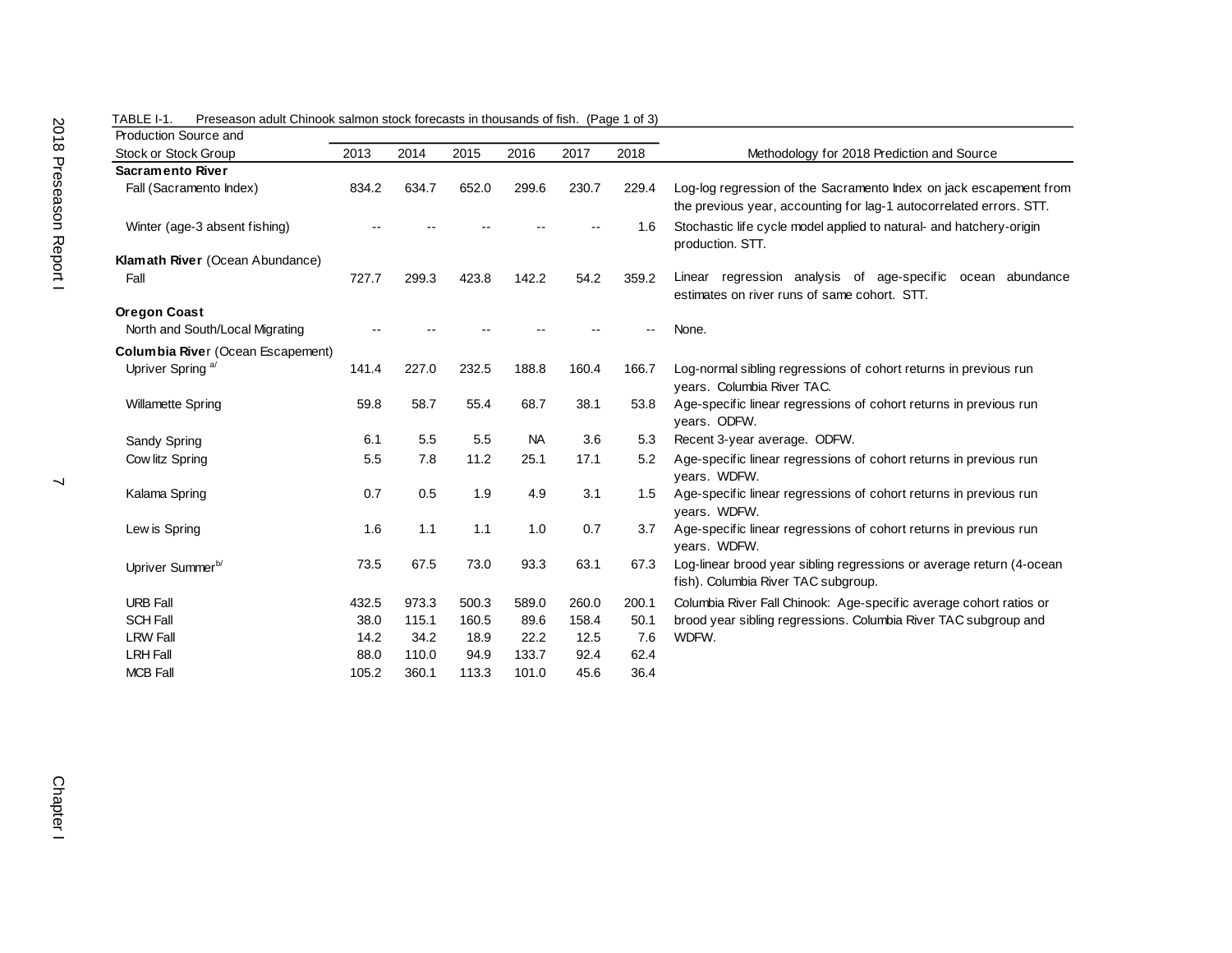| Production Source and       |          |                          |               |           |                          |                          |           |                                                                                                                                                                                       |
|-----------------------------|----------|--------------------------|---------------|-----------|--------------------------|--------------------------|-----------|---------------------------------------------------------------------------------------------------------------------------------------------------------------------------------------|
| <b>Stock or Stock Group</b> |          | 2013                     | 2014          | 2015      | 2016                     | 2017                     | 2018      | Methodology for 2018 Prediction and Source                                                                                                                                            |
| <b>Washington Coast</b>     |          |                          |               |           |                          |                          |           |                                                                                                                                                                                       |
| Willapa Bay Fall            | Natural  | 4.9                      | 2.9           | 3.8       | 3.3                      | 4.2                      | 3.8       | Return per spaw ners applied to 3-6 year olds (brood years 2012-15)                                                                                                                   |
|                             | Hatchery | 22.2                     | 29.5          | 31.0      | 36.2                     | 34.3                     | 40.3      | adjusted by brood year performance.                                                                                                                                                   |
|                             |          |                          |               |           |                          |                          |           |                                                                                                                                                                                       |
| Grays Harbor Fall           | Natural  |                          |               |           |                          |                          | 16.4      | Based on a 4-year average recruits for age-3, and recruits per<br>spaw ner adjusted by brood performance for age-4, 5, 6.                                                             |
|                             | Hatchery |                          |               |           |                          |                          | 4.8       | Based on a 10-year average recruits per spawn for age 3 and log<br>linear regressions for age-4 on Age-2 and 3; age-5 on age-2, 3, and<br>4 for all stocks; and age- 6 on age-5.      |
| Quinault Spring/Summer      | Natural  | <b>NA</b>                | <b>NA</b>     | <b>NA</b> | <b>NA</b>                | <b>NA</b>                | <b>NA</b> | Hatchery: Based on ten-year average recruits per spaw ner for age-                                                                                                                    |
|                             | Hatchery | $\overline{\phantom{a}}$ | $\sim$ $\sim$ |           | $\overline{\phantom{m}}$ | $\overline{\phantom{a}}$ | 4.8       | 3; log linear regressions for age-4 on age-2 and 3; age-5 on age-2, 3,<br>4 for all stocks; and age-6 on age-5.                                                                       |
| Quinault Fall               | Natural  | 4.0                      | 6.0           | 8.1       | 5.5                      | 5.9                      | <b>NA</b> |                                                                                                                                                                                       |
|                             | Hatchery | 3.1                      | 10.3          | 4.0       | 5.3                      | 4.4                      | <b>NA</b> |                                                                                                                                                                                       |
|                             |          |                          |               |           |                          |                          |           |                                                                                                                                                                                       |
| Queets Spring/Sum           | Natural  | 0.4                      | 0.5           | 0.4       | 0.5                      | 0.5                      | 0.5       | Recent year average.                                                                                                                                                                  |
| Queets Fall                 | Natural  | 3.8                      | 3.6           | 4.3       | 4.9                      | 3.7                      | 3.3       | Recruits per spaw ner adjusted by brood performance.                                                                                                                                  |
|                             | Hatchery | 0.9                      | 0.9           | 1.5       | 1.7                      | 0.9                      | 0.6       | Recruits per spaw ner adjusted by brood performance.                                                                                                                                  |
|                             |          |                          |               |           |                          |                          |           |                                                                                                                                                                                       |
| Hoh Spring/Summer           | Natural  | 0.9                      | 0.9           | 0.8       | 0.9                      | 1.0                      | 1.1       | Spaw ner/Recruit all years geometric mean for each age class.                                                                                                                         |
| Hoh Fall                    | Natural  | 3.1                      | 2.5           | 2.6       | 1.8                      | 2.7                      | 2.6       | Spaw ner/Recruit of recent 3 years adjusted by previous brood                                                                                                                         |
|                             |          |                          |               |           |                          |                          |           | performance for all ages.                                                                                                                                                             |
|                             |          |                          |               |           |                          |                          |           |                                                                                                                                                                                       |
| Quillayute Spring           | Hatchery | 2.1                      | 2.0           | 1.7       | 1.8                      | 2.2                      | 2.1       | Recent 2 year mean adjusted by previous performance.                                                                                                                                  |
| Quillayute Sum/Fall         | Natural  | 6.6                      | 7.6           | 8.5       | 7.5                      | 7.6                      | 8.0       | Summer: Recent 5 year mean for all ages except age-3. Used the<br>regression of age-3 to escapement. Fall: Recent 5 year means;<br>adjusted for previous 5 year forecast performance. |
| Hoko <sup>c/</sup>          | Natural  | 1.2                      | 2.7           | 3.3       | 2.9                      | 1.5                      | 1.5       | Includes supplemental. 2017 recruits for age-3 is recent 5-year<br>average return, age 4-6 is sibling regression.                                                                     |
| <b>North Coast Totals</b>   |          |                          |               |           |                          |                          |           |                                                                                                                                                                                       |
| Spring/Summer               | Natural  | 1.3                      | 1.4           | 1.2       | 1.4                      | <b>NA</b>                | <b>NA</b> |                                                                                                                                                                                       |
| Fall                        | Natural  | 17.5                     | 19.7          | 23.5      | 19.7                     | <b>NA</b>                | <b>NA</b> |                                                                                                                                                                                       |
| Spring/Summer               | Hatchery | 2.1                      | 2.0           | 1.7       | 1.8                      | <b>NA</b>                | <b>NA</b> |                                                                                                                                                                                       |
| Fall                        | Hatchery | 4.0                      | 11.2          | 5.5       | 7.0                      | ΝA                       | <b>NA</b> |                                                                                                                                                                                       |
|                             |          |                          |               |           |                          |                          |           |                                                                                                                                                                                       |

TABLE I-1. Preseason adult Chinook salmon stock forecasts in thousands of fish. (Page 2 of 3)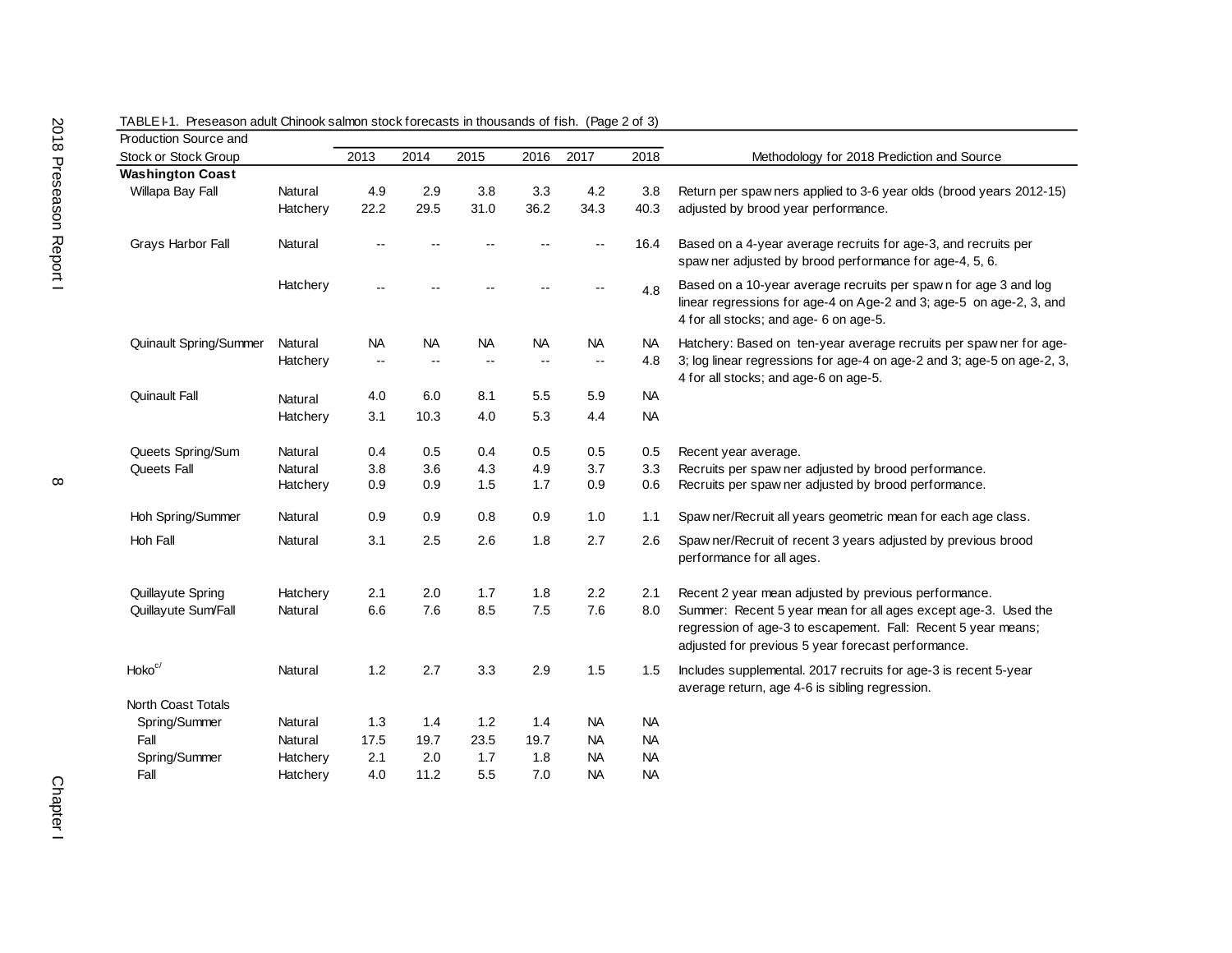| Production Source and                                                            |          |       |      |      |      |      |       |                                                                                                                                                                                                                                                                                      |
|----------------------------------------------------------------------------------|----------|-------|------|------|------|------|-------|--------------------------------------------------------------------------------------------------------------------------------------------------------------------------------------------------------------------------------------------------------------------------------------|
| Stock or Stock Group                                                             |          | 2013  | 2014 | 2015 | 2016 | 2017 | 2018  | Methodology for 2018 Prediction and Source                                                                                                                                                                                                                                           |
| Puget Sound summer/falld/                                                        |          |       |      |      |      |      |       |                                                                                                                                                                                                                                                                                      |
| Nooksack/Samish                                                                  | Hatchery | 46.3  | 43.9 | 38.6 | 27.9 | 21.2 | 24.6  | Three year average return rate.                                                                                                                                                                                                                                                      |
| East Sound Bay                                                                   | Hatchery | 1.9   | 1.2  | 1.2  | 0.7  | 0.8  | 0.7   | Three year average return rate.                                                                                                                                                                                                                                                      |
| Skagit <sup>e/</sup>                                                             | Natural  | 12.9  | 18.0 | 11.8 | 15.1 | 15.8 | 13.3  | Natural: Hierarchical Bayesian model to estimate the spaw ner-recruit                                                                                                                                                                                                                |
|                                                                                  | Hatchery | 0.3   | 0.3  | 0.6  | 0.4  | 0.4  | 0.3   | dynamics. Hatchery: Recent 4-year average terminal smolt to adult<br>return rate to estimate ages 3-5.                                                                                                                                                                               |
| Stillaguamish <sup>t/</sup>                                                      | Natural  | 1.3   | 1.6  | 0.5  | 0.5  | 1.5  | 1.6   | Natural plus Hatchery. Multiple regression environmental model<br>(EMPAR).                                                                                                                                                                                                           |
| Snohomish <sup>f/</sup>                                                          | Natural  | 3.6   | 5.3  | 4.2  | 3.3  | 3.4  | 3.5   | Multiple regression environmental model (EMPAR).                                                                                                                                                                                                                                     |
|                                                                                  | Hatchery | 6.9   | 5.4  | 3.3  | 5.0  | 4.8  | 6.5   | Terminal Run (to 8-2), with ocean fishing, Wallace Model Data.                                                                                                                                                                                                                       |
| Tulalip <sup>f/</sup>                                                            | Hatchery | 10.9  | 4.7  | 1.3  | 1.4  | 5.3  | 7.5   | Three year geomean terminal return.                                                                                                                                                                                                                                                  |
| South Puget Sound                                                                | Natural  | 5.0   | 4.8  | 3.8  | 4.5  | 4.7  | 4.8   | Natural: Puyallup R. average return per spaw ner applied to brood                                                                                                                                                                                                                    |
|                                                                                  | Hatchery | 102.0 | 96.7 | 62.4 | 43.1 | 80.4 | 123.6 | years contributing ages 3-5. For Nisqually, 4-year average SAR age<br>specific survival. For Green, 3-year average return/out-migrant rate<br>for each age. Hatchery: Average return at age multiplied by smolt<br>release for Green, Nisqually, Puyallup, Carr Inlet, and Area 10E. |
| Hood Canal <sup>e</sup>                                                          | Natural  | 3.4   | 3.5  | 3.1  | 2.3  | 2.5  | 3.9   | Natural fish based on the Hood Canal terminal run reconstruction-<br>based relative contribution of the individual Hood Canal management<br>units in the 2013-2017 return years.                                                                                                     |
|                                                                                  | Hatchery | 65.7  | 80.6 | 59   | 42.7 | 48.3 | 57.6  | Brood 2015 fingerling lbs released from WDFW facilities in 2015,<br>multiplied by the average of post-season estimated terminal area<br>return rates for the last 3 years (2013-2017).                                                                                               |
| Strait of Juan de Fuca<br><b>Including Dungeness</b><br>spring run <sup>e/</sup> | Natural  | 3.1   | 3.8  | 4.9  | 3.7  | 3.1  | 6.0   | Natural and hatchery. Dungeness and Elw ha hatchery estimated by<br>recent return rates time average releases. Dungeness wild estimated<br>by smolts times average hatchery return rate. Elw ha wild estimated<br>using recent 3 year returns from otolith and CWT.                  |

TABLE I-1. Preseason adult Chinook salmon stock forecasts in thousands of fish. (Page 3 of 3)

a/ Since 2005, the upriver spring Chinook run includes Snake River summer Chinook.

b/ Since 2005, the upriver summer Chinook run includes only upper Columbia summer Chinook, and not Snake River summer Chinook.

c/ Expected spaw ning escapement w ithout fishing.

d/ Unless otherw ise noted, forecasts are for Puget Sound run size (4B) available to U.S. net fisheries. Does not include fish caught in troll and recreational fisheries.

e/ Terminal run forecast.

f/ 2018 in terminal runsize; 2010-2014 as escapement w ithout fishing; 2015-2017 a mixture of runsize types.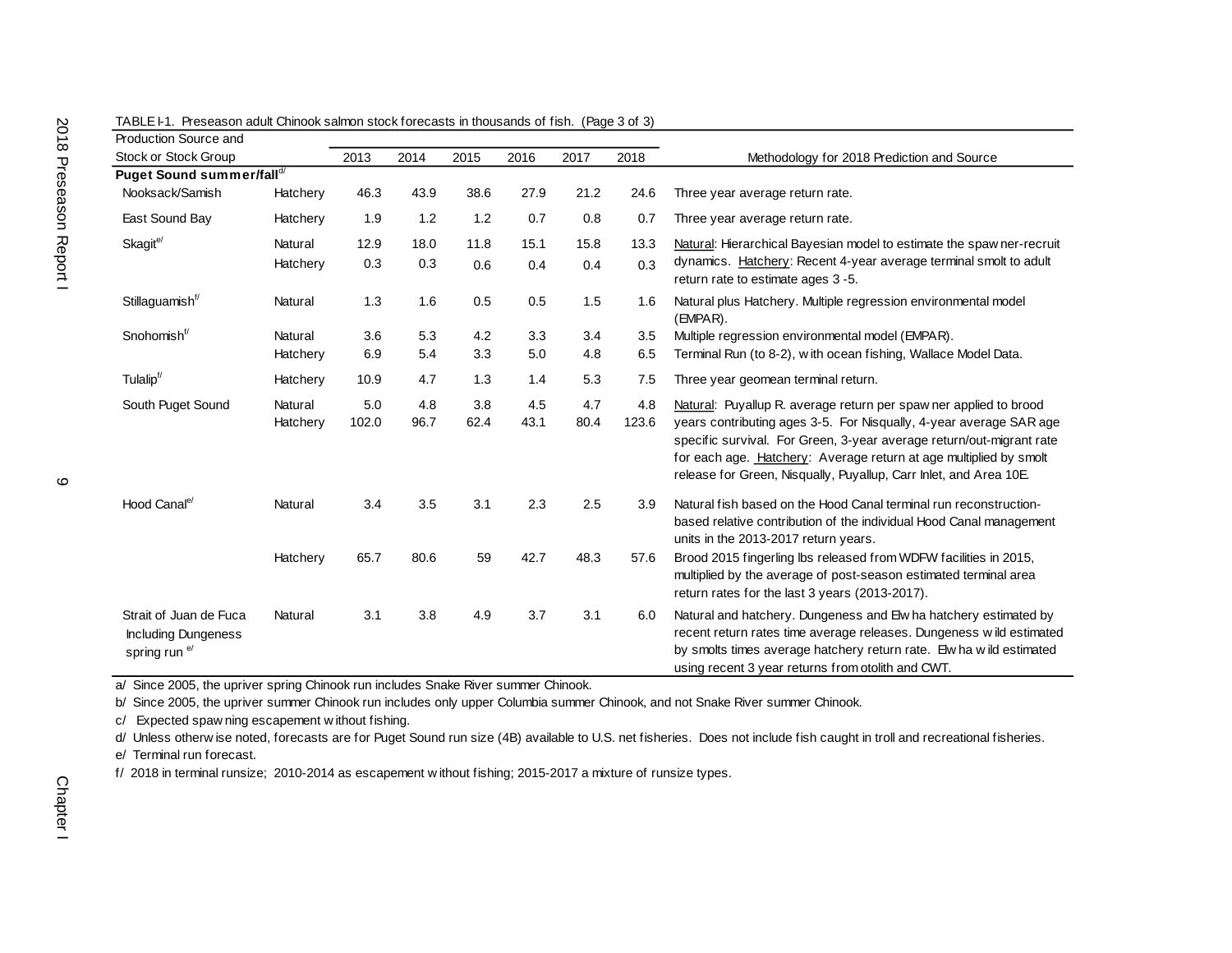| <b>Production Source</b>                                                              |          |       |                       |       |       |       |       |                                                                                                                                                                                                                                                                               |
|---------------------------------------------------------------------------------------|----------|-------|-----------------------|-------|-------|-------|-------|-------------------------------------------------------------------------------------------------------------------------------------------------------------------------------------------------------------------------------------------------------------------------------|
| and Stock or Stock Group                                                              |          | 2013  | 2014                  | 2015  | 2016  | 2017  | 2018  | Methodology for 2018 Prediction and Source                                                                                                                                                                                                                                    |
| <b>OPI Area Total Abundance</b><br>(California, Oregon Coasts, and<br>Columbia River) |          |       | 716.4 1,213.7 1,015.0 |       | 549.2 | 496.2 | 349.0 | Abundance of all OPI components based on cohort reconstruction<br>including all fishery impacts using Mixed Stock Model (MSM); prior to 2008<br>only fishery impacts south of Leadbetter Point were used (traditional OPI<br>accounting). OPITT, see Chapter III for details. |
| <b>OPI Public</b>                                                                     | Hatchery | 525.4 | 983.1                 | 808.4 | 396.5 | 394.3 | 294.1 | OPIH: Columbia River jacks adjusted for delayed smolt releases and total                                                                                                                                                                                                      |
| Columbia River Early                                                                  |          | 331.6 | 526.6                 | 515.2 | 153.7 | 231.7 | 164.7 | OPI jacks regressed on 1970-2017 adults. Columbia/Coastal proportions                                                                                                                                                                                                         |
| Columbia River Late                                                                   |          | 169.5 | 437.5                 | 261.8 | 226.9 | 154.6 | 121.5 | based on jacks; Columbia early/late proportions based on jacks; Coastal                                                                                                                                                                                                       |
| Coastal N. of Cape Blanco                                                             |          | 5.6   | 4.8                   | 6.9   | 5.5   | 3.5   | 3.3   | N/S proportions based on smolts.                                                                                                                                                                                                                                              |
| Coastal S. of Cape Blanco                                                             |          | 18.7  | 14.2                  | 24.4  | 10.4  | 4.5   | 4.6   |                                                                                                                                                                                                                                                                               |
| Low er Columbia River                                                                 | Natural  | 46.5  | 33.4                  | 35.9  | 40.0  | 30.1  | 21.9  | Oregon: recent two year average return; Washingtion: natural smolt<br>production multiplied by 2015 brood marine survival rate. Abundance is<br>subset of early/late hatchery abundance above.                                                                                |
| Oregon Coast (OCN)                                                                    | Natural  | 191.0 | 230.6                 | 206.6 | 152.7 | 101.9 | 54.9  | Rivers: Generalized additive model (GAM) relating ocean recruits to<br>parental spawners and marine environmental variables. See text in<br>Chapter III for details. Lakes: recent three year average return.                                                                 |
| <b>Washington Coast</b>                                                               |          |       |                       |       |       |       |       |                                                                                                                                                                                                                                                                               |
| Willapa                                                                               | Natural  | 58.6  | 58.9                  | 42.9  | 39.5  | 36.7  | 20.6  | Washington Coast stocks: A variety of methods w ere used for 2018,                                                                                                                                                                                                            |
|                                                                                       | Hatchery | 37.1  | 41.0                  | 57.7  | 28.1  | 55.0  | 44.5  | primarily based on smolt production and survival. See text in Chapter III for<br>details.                                                                                                                                                                                     |
| Grays Harbor                                                                          | Natural  | 196.8 | 108.8                 | 142.6 | 35.7  | 50.0  | 42.4  |                                                                                                                                                                                                                                                                               |
|                                                                                       | Hatchery | 85.2  | 65.4                  | 46.6  | 22.9  | 36.4  | 51.4  |                                                                                                                                                                                                                                                                               |
| Quinault                                                                              | Natural  | 32.1  | 25.0                  | 44.2  | 17.1  | 26.3  | 25.4  |                                                                                                                                                                                                                                                                               |
|                                                                                       | Hatchery | 42.0  | 24.7                  | 24.9  | 19.8  | 29.4  | 29.6  |                                                                                                                                                                                                                                                                               |
| Queets                                                                                | Natural  | 24.5  | 10.3                  | 7.5   | 3.5   | 6.5   | 7.0   |                                                                                                                                                                                                                                                                               |
|                                                                                       | Hatchery | 19.8  | 15.7                  | 11.3  | 4.5   | 13.7  | 10.8  |                                                                                                                                                                                                                                                                               |
| <b>Hoh</b>                                                                            | Natural  | 8.6   | 8.9                   | 5.1   | 2.1   | 6.2   | 5.8   |                                                                                                                                                                                                                                                                               |

TABLE I-2. Preseason adult coho salmon stock forecasts in thousands of fish. (Page 1 of 2)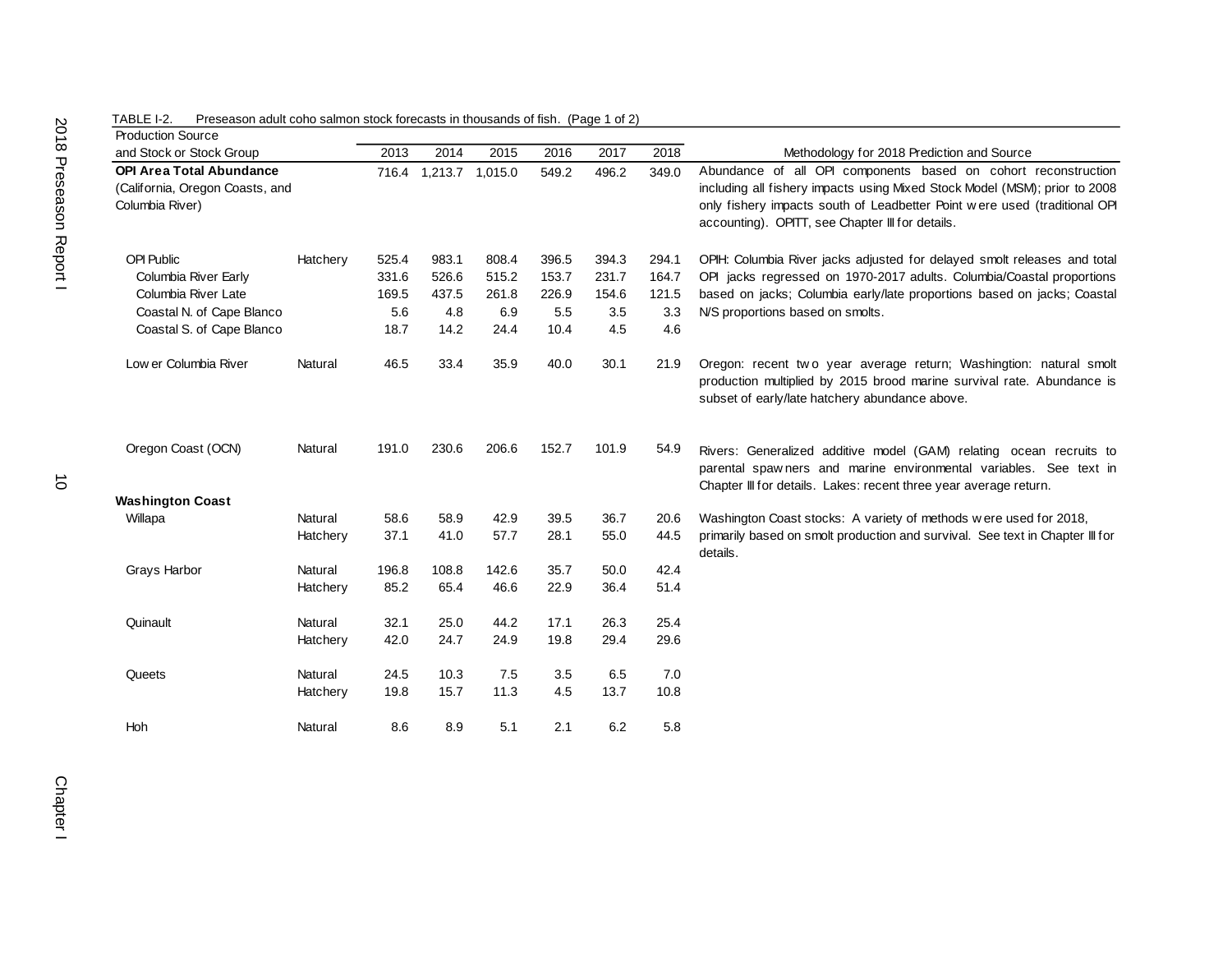| <b>Production Source</b> |          |       |       |         |       |       |           |                                                                                                                                                 |
|--------------------------|----------|-------|-------|---------|-------|-------|-----------|-------------------------------------------------------------------------------------------------------------------------------------------------|
| and Stock or Stock Group |          | 2013  | 2014  | 2015    | 2016  | 2017  | 2018      | Methodology for 2018 Prediction and Source                                                                                                      |
| Quillayute Fall          | Natural  | 17.2  | 18.4  | 10.5    | 4.5   | 15.8  | 10.6      |                                                                                                                                                 |
|                          | Hatchery | 12.4  | 12.6  | $8.0\,$ | 6.4   | 17.6  | 16.5      |                                                                                                                                                 |
| Quillayute Summer        | Natural  | 0.5   | 2.0   | $1.2$   | 0.3   | 1.5   | 2.7       |                                                                                                                                                 |
|                          | Hatchery | 3.3   | 3.2   | 2.2     | 1.4   | 3.4   | 3.3       |                                                                                                                                                 |
| North Coast Independent  | Natural  | 17.8  | 15.2  | 11.7    | 1.9   | 6.5   | 4.1       |                                                                                                                                                 |
| <b>Tributaries</b>       | Hatchery | 6.3   | 11.6  | 11.9    | 2.5   | 0.2   | <b>NA</b> |                                                                                                                                                 |
| <b>WA Coast Total</b>    | Natural  | 356.1 | 247.5 | 265.6   | 104.6 | 149.5 | 118.7     |                                                                                                                                                 |
|                          | Hatchery | 206.1 | 174.2 | 162.6   | 85.6  | 155.6 | <b>NA</b> |                                                                                                                                                 |
| <b>Puget Sound</b>       |          |       |       |         |       |       |           |                                                                                                                                                 |
| Strait of Juan de Fuca   | Natural  | 12.6  | 12.5  | 11.1    | 4.4   | 13.1  | 7.2       | Puget Sound stocks: A variety of methods were used for 2018, primarily                                                                          |
|                          | Hatchery | 17.6  | 17.3  | 11.1    | 3.9   | 15.4  | 10.6      | based on smolt production and survival. See text in Chapter III and Joint<br>WDFW and tribal annual reports on Puget Sound Coho Salmon Forecast |
| Nooksack-Samish          | Natural  | 45.4  | 20.8  | 28.1    | 9.0   | 13.2  | 20.6      | Methodology for details.                                                                                                                        |
|                          | Hatchery | 49.2  | 61.7  | 50.8    | 28.8  | 45.6  | 61.3      |                                                                                                                                                 |
| Skagit                   | Natural  | 137.2 | 112.4 | 121.4   | 8.9   | 11.2  | 59.2      |                                                                                                                                                 |
|                          | Hatchery | 16.3  | 15.8  | 19.5    | 4.9   | 7.6   | 13.1      |                                                                                                                                                 |
| Stillaguamish            | Natural  | 33.1  | 32.5  | 31.3    | 2.8   | 7.6   | 19.0      |                                                                                                                                                 |
|                          | Hatchery | 3.1   | 6.0   | 0.0     | 0.0   | 1.5   | 0.0       |                                                                                                                                                 |
| Snohomish                | Natural  | 163.8 | 150.0 | 151.5   | 20.6  | 107.3 | 65.9      |                                                                                                                                                 |
|                          | Hatchery | 111.5 | 78.2  | 53.9    | 16.7  | 62.0  | 38.3      |                                                                                                                                                 |
| South Sound              | Natural  | 36.0  | 62.8  | 63.0    | 9.9   | 20.2  | 11.7      |                                                                                                                                                 |
|                          | Hatchery | 151.0 | 150.7 | 180.2   | 27.1  | 102.4 | 79.0      |                                                                                                                                                 |
| <b>Hood Canal</b>        | Natural  | 36.8  | 82.8  | 61.5    | 35.3  | 115.6 | 59.5      |                                                                                                                                                 |
|                          | Hatchery | 68.6  | 47.6  | 108.4   | 83.5  | 74.9  | 84.5      |                                                                                                                                                 |
| <b>Puget Sound Total</b> | Natural  | 464.9 | 473.8 | 467.9   | 91.0  | 288.3 | 243.1     |                                                                                                                                                 |
|                          | Hatchery | 417.3 | 377.3 | 423.9   | 165.0 | 309.3 | 286.8     |                                                                                                                                                 |

## TABLE I-2. Preseason adult coho salmon stock forecasts in thousands of fish. (Page 2 of 2)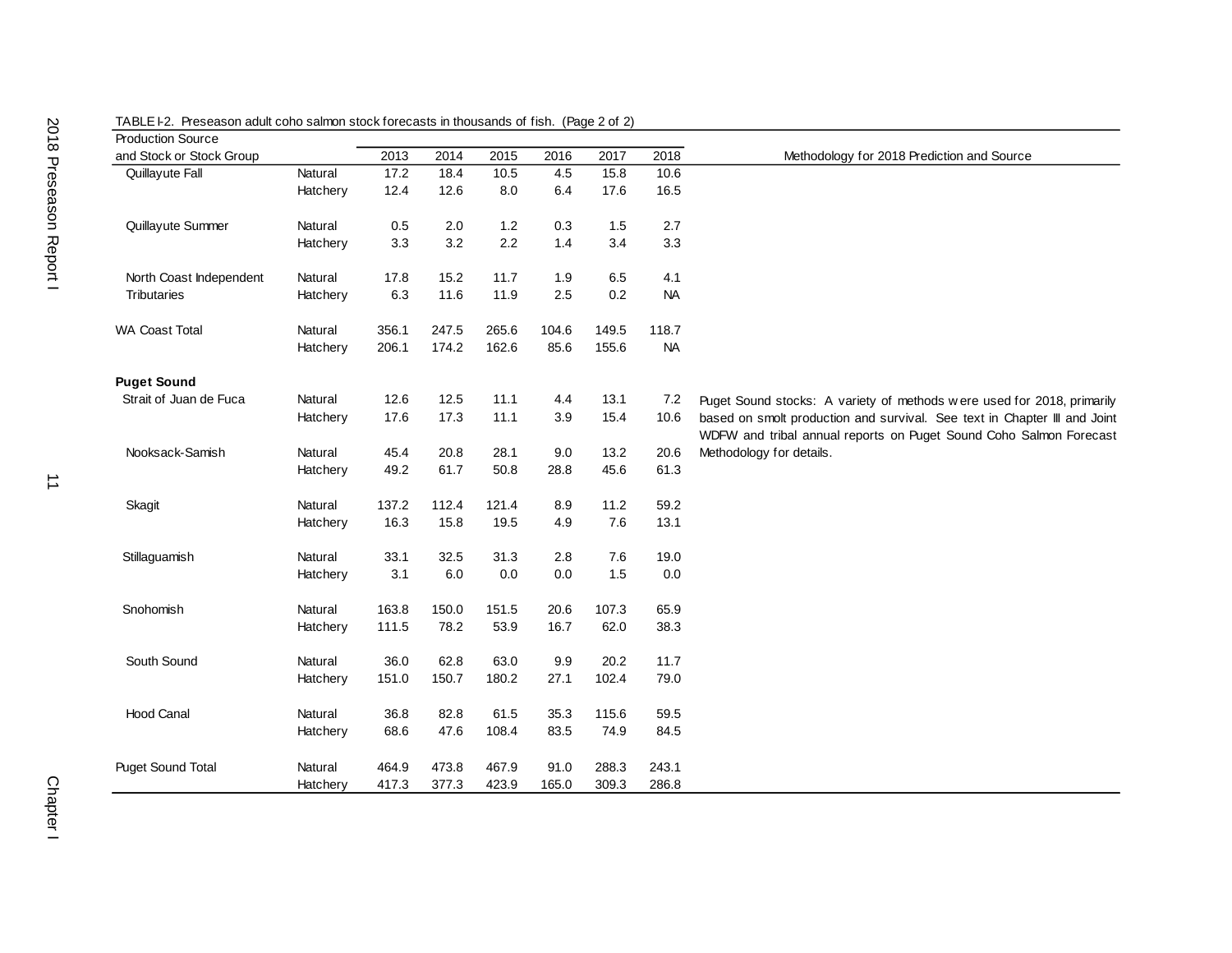TABLE V-4. Stock status relative to overfished and overfishing criteria. A stock is approaching an overfished condition if the 3-year geometric mean of the most recent two years and the forecast spawning escapement is less than the minimum stock size threshold (MSST); a stock would experience overfishing if the total annual exploitation rate exceeds the maximum stock size threshold (MSST); a stock wou fishing mortality threshold (MFMT). Occurrences of stocks *at risk of* approaching an overfished condition or experiencing overfishing are indicated in **bold**. 2018 spawning escapement and exploitation rate estimates are based on preliminary 2018 preseason abundance forecasts and 2017 Council regulations.

|                                         | Spaw ning Escapement |         |         |         |             |             |          |             |                  |           |           |           |                                |             |             |             |
|-----------------------------------------|----------------------|---------|---------|---------|-------------|-------------|----------|-------------|------------------|-----------|-----------|-----------|--------------------------------|-------------|-------------|-------------|
|                                         |                      |         |         |         |             | Forecast    | 3-yr Geo |             |                  |           |           |           | <b>Total Exploitation Rate</b> |             |             |             |
|                                         | 2013                 | 2014    | 2015    | 2016    | $2017^{a/}$ | $2018^{b/}$ | Mean     | <b>MSST</b> | $S_{\text{MSY}}$ | 2013      | 2014      | 2015      | 2016                           | $2017^{a/}$ | $2018^{b/}$ | <b>MFMT</b> |
| <b>Chinook</b>                          |                      |         |         |         |             |             |          |             |                  |           |           |           |                                |             |             |             |
| Sacramento Fall                         | 406,200              | 212,468 | 112,947 | 89.674  | 44,574      | 134,942     | 81,401   | 91,500      | 122,000          | 0.53      | 0.61      | 0.56      | 0.56                           | 0.68        | 0.41        | 0.78        |
| <b>Klamath River Fall</b>               | 59,156               | 95,104  | 28,112  | 13,937  | 18,514      | 56,507      | 24,430   | 30,525      | 40,700           | 0.64      | 0.36      | 0.59      | 0.37                           | 0.09        | 0.05        | 0.71        |
| Southern Oregon <sup>c/</sup>           | 81,655               | 53,546  | 30,462  | 27,278  | 90,674      | <b>NA</b>   | 42,236   | 20,500      | 34,992           | <b>NA</b> | <b>NA</b> | <b>NA</b> | <b>NA</b>                      | <b>NA</b>   | <b>NA</b>   | 0.54        |
| Central and Northern OR                 | 189                  | 157     | 247     | 118     | 114         | <b>NA</b>   | 149      | 30 fish/mi  | 60 fish/mi       | <b>NA</b> | <b>NA</b> | <b>NA</b> | <b>NA</b>                      | <b>NA</b>   | <b>NA</b>   | 0.78        |
| Upper River Bright - Fall <sup>d/</sup> | 305,445              | 233,934 | 323,276 | 151,373 | 97,789      | 107,700     | 116,820  | 19,182      | 39,625           | 0.52      | 0.53      | 0.40      | <b>NA</b>                      | <b>NA</b>   | <b>NA</b>   | 0.86        |
| Upper River - Summer <sup>d/</sup>      | 68,380               | 77,982  | 88,691  | 79,253  | 56,265      | 41,100      | 56,802   | 6,072       | 12,143           | 0.62      | 0.74      | 0.89      | <b>NA</b>                      | <b>NA</b>   | <b>NA</b>   | 0.75        |
| Willapa Bay - Fall <sup>e/</sup>        | 1,904                | 2,075   | 2,824   | 1,887   | <b>NA</b>   | <b>NA</b>   | 2,228    | 1,696       | 3,393            | 0.59      | 0.49      | 0.57      | <b>NA</b>                      | <b>NA</b>   | <b>NA</b>   | 0.78        |
| Grays Harbor Falle/                     | 12,582               | 11,400  | 22,200  | 11,248  | <b>NA</b>   | <b>NA</b>   | 14,172   | 5,694       | 11,388           | 0.59      | 0.49      | 0.57      | <b>NA</b>                      | <b>NA</b>   | <b>NA</b>   | 0.78        |
| <b>Grays Harbor Spring</b>              | 2,459                | 1,583   | 1,841   | 926     | <b>NA</b>   | <b>NA</b>   | 1,392    | 546         | 1,092            | <b>NA</b> | <b>NA</b> | <b>NA</b> | <b>NA</b>                      | <b>NA</b>   | <b>NA</b>   | 0.78        |
| Queets - Falld/                         | 2,582                | 3,820   | 5,313   | 2,915   | <b>NA</b>   | <b>NA</b>   | 3,897    | 1,250       | 2,500            | 0.59      | 0.49      | 0.57      | <b>NA</b>                      | <b>NA</b>   | <b>NA</b>   | 0.87        |
| Queets - Sp/Su                          | 520                  | 377     | 532     | 704     | <b>NA</b>   | <b>NA</b>   | 521      | 350         | 700              | <b>NA</b> | <b>NA</b> | <b>NA</b> | <b>NA</b>                      | <b>NA</b>   | <b>NA</b>   | 0.78        |
| Hoh - Fall <sup>e</sup>                 | 1,269                | 1,933   | 1,795   | 2,831   | 1,808       | <b>NA</b>   | 2,094    | 600         | 1,200            | 0.59      | 0.49      | 0.57      | <b>NA</b>                      | <b>NA</b>   | <b>NA</b>   | 0.90        |
| Hoh Sp/Su                               | 750                  | 744     | 1,070   | 1,144   | 1,364       | <b>NA</b>   | 1,186    | 450         | 900              | <b>NA</b> | <b>NA</b> | <b>NA</b> | <b>NA</b>                      | <b>NA</b>   | <b>NA</b>   | 0.78        |
| Quillayute - Falle                      | 4,017                | 2,782   | 3,440   | 3,654   | 3,391       | <b>NA</b>   | 3,493    | 1,500       | 3,000            | 0.59      | 0.49      | 0.57      | <b>NA</b>                      | <b>NA</b>   | <b>NA</b>   | 0.87        |
| Quillayute - Sp/Su                      | 957                  | 608     | 794     | 900     | 1,146       | <b>NA</b>   | 936      | 600         | 1,200            | <b>NA</b> | <b>NA</b> | <b>NA</b> | <b>NA</b>                      | <b>NA</b>   | <b>NA</b>   | 0.78        |
| Hoko -Su/Fa <sup>d/</sup>               | 1,406                | 1,760   | 2,877   | 1,324   | 1,188       | <b>NA</b>   | 1,654    | 425         | 850              | 0.25      | 0.42      | 0.29      | <b>NA</b>                      | <b>NA</b>   | <b>NA</b>   | 0.78        |
| Coho                                    |                      |         |         |         |             |             |          |             |                  |           |           |           |                                |             |             |             |
| Willapa Bay                             | 22,638               | 47.154  | 10,790  | 25,290  | <b>NA</b>   | 11,343      | 14,574   | 8,600       | 17,200           | <b>NA</b> | <b>NA</b> | <b>NA</b> | <b>NA</b>                      | <b>NA</b>   | 0.51        | 0.74        |
| Grays Harbor                            | 56,785               | 105,039 | 21,278  | 37,849  | <b>NA</b>   | 29,976      | 28,901   | 18,320      | 24,426           | 0.44      | 0.46      | 0.50      | 0.11                           | <b>NA</b>   | 0.29        | 0.65        |
| Queets                                  | 5,684                | 7,557   | 2,028   | 5,156   | <b>NA</b>   | 5,393       | 3,835    | 4,350       | 5,800            | 0.39      | 0.44      | 0.33      | 0.15                           | <b>NA</b>   | 0.23        | 0.65        |
| <b>Hoh</b>                              | 2,899                | 4,565   | 1,794   | 5,009   | 4,478       | 3,731       | 4,374    | 1,890       | 2,520            | 0.70      | 0.43      | 0.30      | 0.07                           | <b>NA</b>   | 0.36        | 0.65        |
| Quillayute Fall                         | 7,072                | 7,425   | 2,571   | 9,630   | 8,745       | 6,369       | 8,125    | 4,725       | 6,300            | 0.55      | 0.50      | 0.45      | 0.17                           | <b>NA</b>   | 0.40        | 0.59        |
| Juan de Fuca                            | 8,461                | 11,002  | 3,779   | 7,704   | <b>NA</b>   | 6,800       | 5,828    | 7,000       | 11,000           | 0.43      | 0.17      | 0.18      | 0.03                           | <b>NA</b>   | 0.05        | 0.60        |
| <b>Hood Canal</b>                       | 16,064               | 26,776  | 26,926  | 24,313  | <b>NA</b>   | 34,893      | 28,374   | 10,750      | 14,350           | 0.55      | 0.66      | 0.59      | 0.36                           | <b>NA</b>   | 0.41        | 0.65        |
| Skagit                                  | 88,751               | 24,820  | 5,794   | 35,823  | <b>NA</b>   | 54,292      | 22,419   | 14,875      | 25,000           | 0.44      | 0.50      | 0.58      | 0.17                           | <b>NA</b>   | 0.09        | 0.60        |
| Stillaguamish                           | 60,387               | 35,763  | 2,909   | 12,933  | <b>NA</b>   | 17,415      | 8,685    | 6,100       | 10,000           | 0.33      | 0.40      | 0.52      | 0.30                           | <b>NA</b>   | 0.08        | 0.50        |
| Snohomish                               | 125,870              | 46,244  | 12,804  | 44,141  | <b>NA</b>   | 53,087      | 31,074   | 31,000      | 50,000           | 0.39      | 0.43      | 0.58      | 0.32                           | <b>NA</b>   | 0.20        | 0.60        |

a/ Preliminary.

b/ Preliminary approximations based on preseason forecasts and the previous year fishing regulations.

c/ MSST 18,440 (20,500 as measured at Huntley Park).

d/ CWT based exploitation rates from annual catch and escapement distribution from PSC-CTC 2013 Exploitation Rate Analysis.

e/ Queets River fall Chinook CWT exploitation rates used as a proxy. Exploitation rates in the terminal fisheries w ill differ from those calculated for Queets fall CWTs.